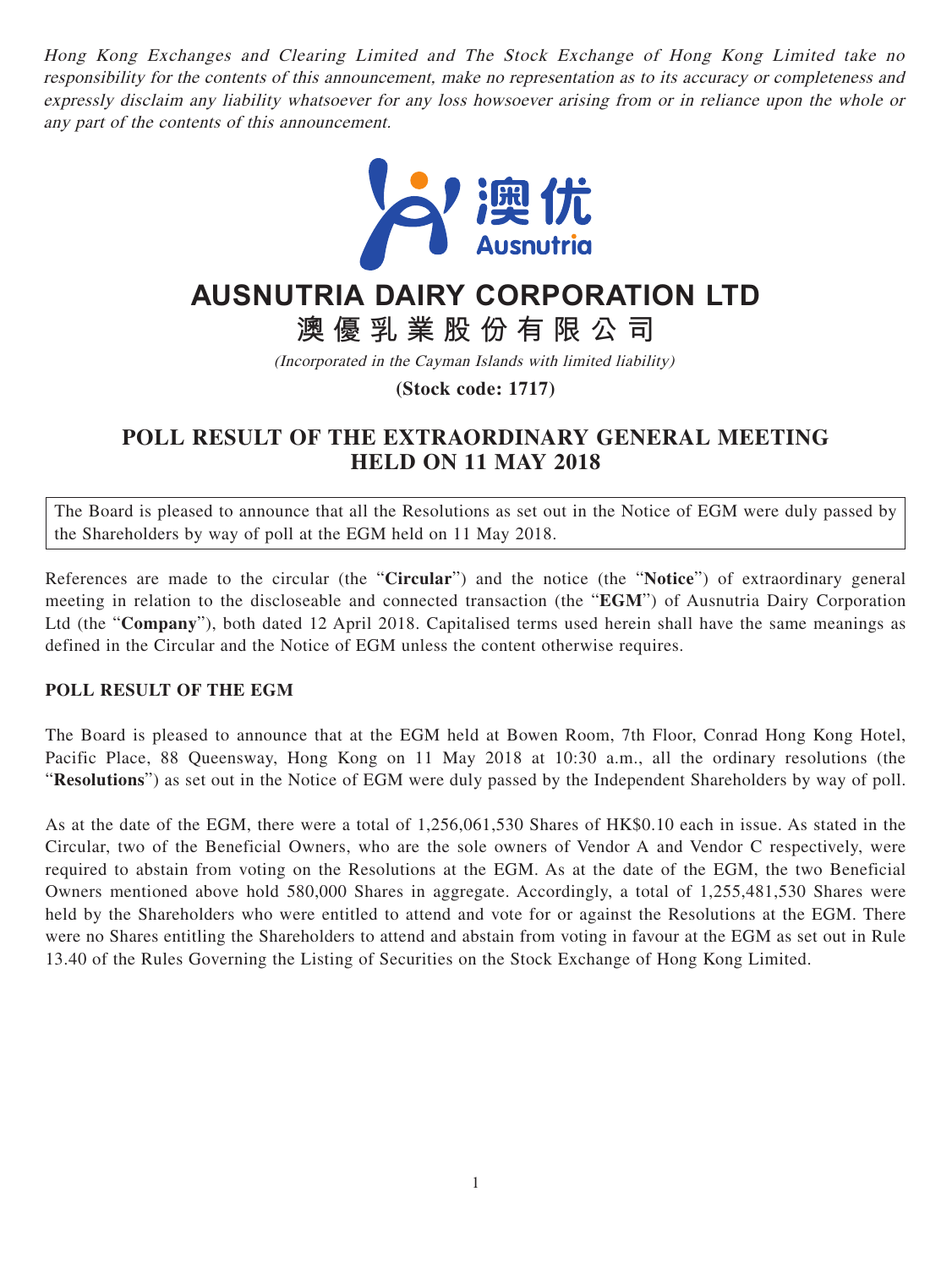Shareholders and authorised proxies holding an aggregate of 913,872,421 Shares, representing approximately 72.7570% of the issued Shares and approximately 72.7906% of the issued Shares with voting rights, were present at the EGM.

The Company's Hong Kong branch share registrar, Computershare Hong Kong Investor Services Limited, acted as the scrutineer for the vote-taking at the EGM. The poll results of the Resolutions are as follow:

|    | <b>Ordinary Resolutions</b> |                                                                                                                                                                                                                                                                                                                                                                                                                                                                                                                                                                                                                                                                                                                | Number of votes cast and<br>approximate percentage to<br>total number of votes cast |                       |
|----|-----------------------------|----------------------------------------------------------------------------------------------------------------------------------------------------------------------------------------------------------------------------------------------------------------------------------------------------------------------------------------------------------------------------------------------------------------------------------------------------------------------------------------------------------------------------------------------------------------------------------------------------------------------------------------------------------------------------------------------------------------|-------------------------------------------------------------------------------------|-----------------------|
|    |                             |                                                                                                                                                                                                                                                                                                                                                                                                                                                                                                                                                                                                                                                                                                                | For                                                                                 | <b>Against</b>        |
| 1. | (a)                         | To approve, confirm and ratify the conditional Sale and<br>Purchase Agreement and the transactions contemplated<br>thereunder.                                                                                                                                                                                                                                                                                                                                                                                                                                                                                                                                                                                 | 913,871,421<br>$(99.9999\%)$                                                        | 1,000<br>$(0.0001\%)$ |
|    | (b)                         | To authorise any one Director to issue and allot the<br>Consideration Shares in accordance with the terms of the<br>Sale and Purchase Agreement.                                                                                                                                                                                                                                                                                                                                                                                                                                                                                                                                                               | 913,871,421<br>$(99.9999\%)$                                                        | 1,000<br>$(0.0001\%)$ |
|    | (c)                         | To authorise any one Director to, on behalf of the<br>Company, do all such acts and things, to sign and execute<br>such documents or agreements or deeds and take all such<br>actions as he or she may in his or her absolute discretion<br>consider necessary, appropriate, desirable or expedient<br>for the purposes of giving effect to or in connection with<br>the Sale and Purchase Agreement and the transactions<br>contemplated thereunder.                                                                                                                                                                                                                                                          | 913,871,421<br>$(99.9999\%)$                                                        | 1,000<br>$(0.0001\%)$ |
| 2. | (a)                         | To approve the issue and allotment of the Consideration<br>Shares in the principal amount of HK\$400,870,000 at the<br>issue price of HK\$5.00 per Consideration Share to the<br>Vendors.                                                                                                                                                                                                                                                                                                                                                                                                                                                                                                                      | 913,871,421<br>$(99.9999\%)$                                                        | 1,000<br>$(0.0001\%)$ |
|    | (b)                         | Subject to the Listing Committee of Stock Exchange<br>having granted the listing of, and permission to deal in the<br>Consideration Shares, to grant the Directors the Specific<br>Mandate which shall entitle the Directors to exercise all<br>the powers of the Company to issue, allot and credit as<br>fully paid, the Consideration Shares, on and subject to the<br>terms and conditions of the Sale and Purchase Agreement,<br>providing that the Specific Mandate shall be in addition<br>to, and shall not prejudice nor revoke any general or<br>specific mandate(s) which has/have been granted or may<br>from time to time be granted to the Directors prior to the<br>passing of this resolution. | 913,871,421<br>$(99.9999\%)$                                                        | 1,000<br>$(0.0001\%)$ |